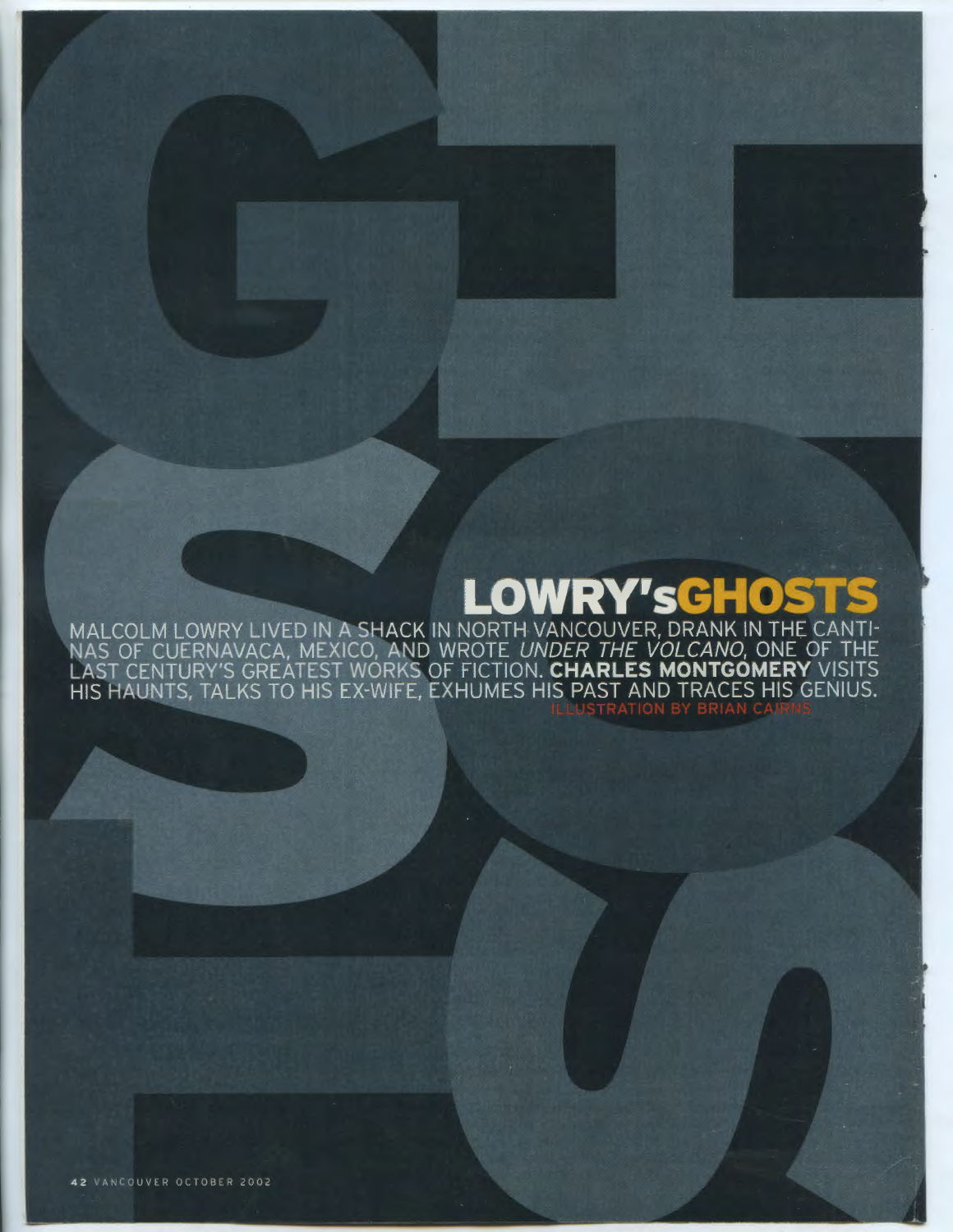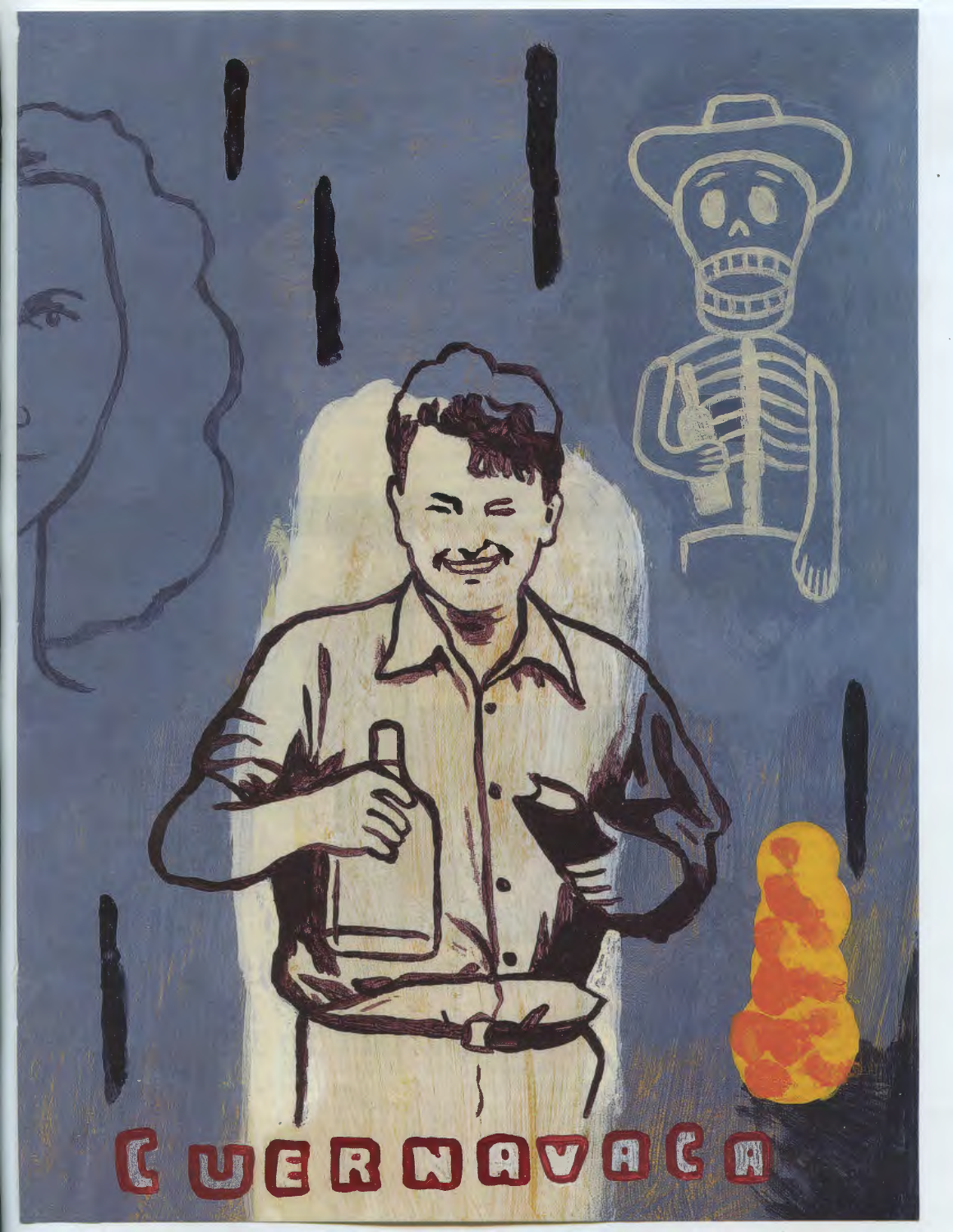**SOME FOLKS STILL THINK THEY CAN FIND THE GHOST OF MALCOLM LOWRY IN NORTH VANCOUVER, OUT ON THE COBBLESTONE BEACH AT CATES PARK. > THEY WILL REMIND Y AGO, THE BIBULOUS LITERARY GENIUS LIVED FOR 14 YEARS IN A BEACH SHACK RIGHT WHERE BURRARD INLET DOG-LEGS INTO INDIAN ARM.**<br>FOURTHERMINING INTERNATE AND ANY-**FINAT'S ENOUGH TO MAKE ANY-ONE A VANCOUVERITE. THEY'LL TELL YOU THAT, BETWEEN ST MBLES THROUGH THE WOODS AND PUB CRAWLS WITH**  THE LIKES OF POET E ARL BIRNEY, LOWRY WROTE *UNDER THE* **VOLCANO, ARGUABLY THE GREATEST WORK OF FICTION EVER PENNED ON THE WET COAST- ELL, ONE OF THE GREATEST NOVELS OF THE 20TH CENTURY, ACCORDING TO LITERARY LIBRARY. LOWRY MOVED AWAY, DIED IN A STEW OF GIN AND BARBITURATES IN ENGLAND IN** 1957. His shack is long gone, too: bulldozed created *Under the Volcano.* So I packed my into the salal to make room for Cates Park. But dog-eared copy of the novel and headed to the some people can't seem to let him go.

Writer Michael Turner tramped this beach looking for Lowry back in 1993, then opened a bar named after him just across the inlet at the North Burnaby Inn. The Malcolm Lowry Room lasted a couple of years, but the piercedtongue crowd still holds their annual Under the Volcano music festival in Cates Park, a stroll away from Lowry's beach. And travel books instruct Lowryphiles to head to the park to get a "fictional" Mexican town. a feel for the novelist's creative stomping It was declared a mastergrounds. It's as though some part of Lowry might still be crashing through the salal at 1947, and Lowry's Consul Roche Point, half-finished bottle of bootleg gin in hand, waiting to assail passers-by with anti-hero for his age. But apocalyptic metaphor.

Well, he isn't. You could wait for hours on high walls, empty swim-

that beach, pace until the October rain soaked you right through, and Lowry still wouldn't come to you. A dead man's ghost doesn't stick around to hand out metaphors, and the places he walked will tell you nothing about his inspiration. His footprints simply disappear. As for the people who try to tell you they know a dead man's secrets: don't trust them.

of people to fall into a

place where all Lowry obsessives eventually land: not North Vancouver but a city under a volcano in central Mexico.

*Under the Volcano*, if you haven't read it-

the story of a ruined man, a former British Consul who spends the last day of his life stumbling between mescals in piece when published in emerged as the archetypal the setting, a sleepy town of



I know this because I FROM TOP: THE HOTEL BAJO EL VOLCAN, WHERE LOWRY was among the thousands ATTEMPTED SUICIDE. A STREET VENDOR AT THE CORTES PALACE.

Lowry obsession after tackling the great novel. ming pools and lunar potholes, was as much I waded through the biographies, the col- a character in the book as the Consul. Lowry lected letters and the autobiographies of his called it Quauhnahuac. But everyone else acquaintances. I rented the documentary knows it as the village where Lowry and his video. I surfed the Lowry websites and first wife, Jan Gabrial, arrived by bus in late harangued Lowry scholars in three countries. November 1936. Cuernavaca. Population: It wasn't enough. I wanted to meet his ghost- 8,200. Lowry rented a bungalow where he or at least find the magic out of which Lowry could see the snow-capped volcanoes, told me I was staying in it. I explained, in halt-

Popocatépetl and Ixtaccíhuatl, in the distance. From the edge of his garden he could also peer down into the barranca, a deep gorge that cleaved Cuernavaca in two. The volcanoes and the canyon would become Lowry's great metaphors, the unattainable heights and the terrible abyss which, in Cuemavaca, waited for you around every corner.

Early the next year, local police discovered the corpse of a murdered tourist in that canyon. Lowry dumped the bloodied body of his own fictional hero down the barranca, too. Cuernavaca, he later told his publisher, was a forest of metaphors. Dark ones. It was here that Lowry and his Consul began their spiral into "mescal-inspired phantasmagoria." They drank themselves right into the abyss.

### **DOCTOR ADAN CORTES NOGUERON,**

or couldn't navigate its harrowing prose—is to the top of a tower that protruded from the manager of Hotel Bajo El Volcán, was delighted to see me. Beaming. We hurried up

> hotel at the crest of Calle Humboldt, just above Cuernavaca's barranca, and he flung open the tower's chevron-shaped windows. "See," he said. "This is where Malcolm Lowry wrote his big book. Hundreds of people like you come to see it every year. Swedes, Danes, Germans. Now it's my office!"

> The doctor left me alone in that tower to gaze out across the barranca and consider his lie. Lowry didn't

write any books in this tower. He and Gabrial lived a block away at 62 Calle Humboldt (an address which no longer exists), according to Lowry's own letters. Lowry didn't even enter this building until 1946, when he returned for a holiday with his second wife. In his book, the tower was sinister, gruesome: the home of his hero's cuckolder. In real life, it was where Lowry opened a letter from his publisher, telling him his novel wasn't good enough. Lowry made a half-hearted attempt to slash his wrists, then he sat down and composed a 30-page defense of the original *Under the Volcano.* He hit the bottle again, too.

The citizens of Cuernavaca care' about history, enough that the town supports a full-time historian. I went to visit him the next morning, thinking he could tell me about Lowry. Valentin Lopez Gonzales was an irritable bear who didn't like to be contradicted. I asked him to help me find Lowry's house. He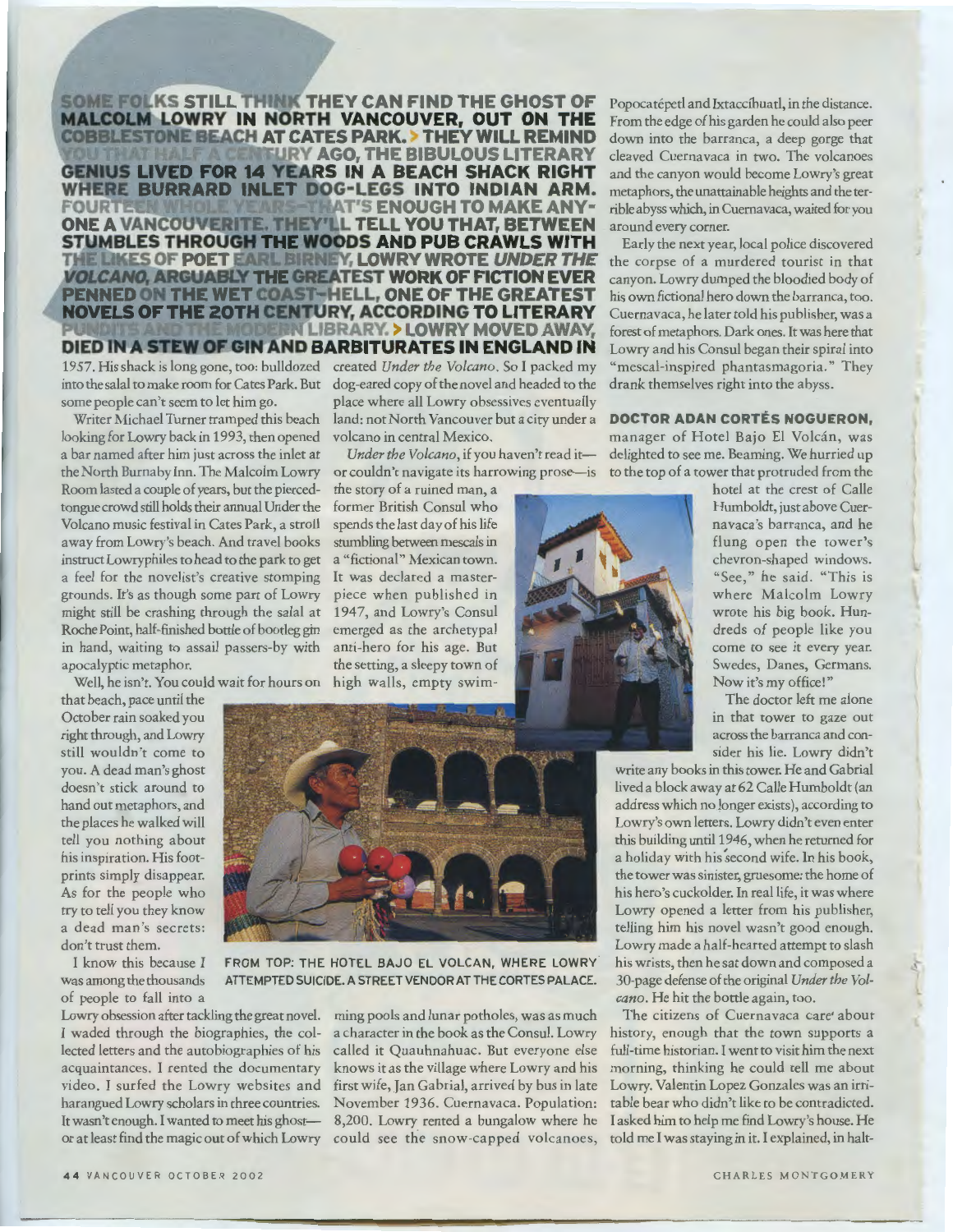ing Spanish, that he was wrong. "Bajo el Vol-les before my own trip south. I asked her to insisted. And then he punched his desk so hard took pity on me and told me the local expert on Lowry was really an old gringo named John Spencer.

We found Spencer up by Cuernavaca's Franciscan cathedral, the one with a skull and crossbones above the entrance. Spencer was intently at his knees. He looked old enough to have tied a few on with Lowry, but said he had That's when he started his campaign to get Lowry's statue erected in the zócalo. "Everyone has got it all wrong about old Lowry," Spencer told me. "They say he was a drunk. A borracho. Well, Malcolm Lowry was an important writer. He did not drink. He didn't!"

Lowry not a drinker? I didn't bother reading Spencer my favorite line from *Under the Volcano:* " ... what beauty can compare to screen that rolls up with a crash..."

fictions of modern Cuernavaca. The accounts of people who spent time there with Lowry were just as contradictory. Take Conrad Aiken. Lowry's teacher and mentor arrived in Cuernavaca in May 1937, in need of accommodation, and a quick marriage to his young travel companion-and an even quicker divorce from the wife he left in England. Aiken despised Mexico: "Jesus, what a climate, what a country, what a people," he wrote to a friend.

In his autobiographical novel *Ushant,*  Aiken complained about everything from the food to the "dreadful sewage canal" which ran through Lowry's garden (and from which he claimed to have rescued a soused Lowry one evening). And Aiken described Lowry's wife, Jan Gabrial, as a heartless, unfaithful floozy who left the writer alone with his mescal, a view that went unquestioned until Gordon Bowker's 1993 Lowry biography, *Pursued by Furies.* 

Gabrial has insisted both she and Lowry were entranced by Cuernavaca. "We fell in love with the country, the handsome people, their mocking laughter, and a quality I could only describe as bite," she wrote in her recent memoir, *Inside the Volcano.* She also gave an interview to *Salon* magazine, complaining that Lowry's penis was too small.

cán! It means under the volcano! That book tell me about the darkness, the tragic melanwas written right in your hotel room," Lopez choly of Mexico. She said Cuernavaca had that his secretary flinched. As I retreated, she days spent hunting for Malcolm in the cantislumped in the corner of a juice bar, gazing Aiken from her cottage, Gabrial had given up been beautiful, even the barranca, even the nas. And Malcolm had kept an even keel at first. He was writing almost every day until that "shithead" Conrad Aiken stepped off the bus from Mexico City. She insisted it was Aiken who made Lowry miserable, dragging him off to the pubs every day. Unable to evict and left town.

arrived from the States only 35 years ago. a battle for Malcolm," Gabrial, now 90, "From the minute Conrad arrived, it was told me. "And about that drainage ditch. It wasn't foul at all. It was a pretty stream. Don't believe anything Conrad Aiken wrote."

### **I COULD STILL HEAR GABRIAL'S**

that of a cantina in the early morning? ... Not in the book. Paste together their conflicting even the gates of heaven, opened wide to recollections and you have a kind of outline receive me, could fill me with such celestial for *Under the Volcano.* Lowry, like his Concomplicated and hopeless joy as the iron sul, couldn't-or wouldn't-reign in his self-I shouldn't have been surprised by the heartbreaking effects on his marriage. Lowry's protestations as I sat in Lowry's tower above the barranca, scribbling on my copy of *Under the Volcano.* Distracting as hell, Gabrial was. Her spirit and Aiken's were right there destructive alcoholic urges or their hero stumbled from pub to pub, spouting brilliant poetry and political commentary, a perfect fusion of the author and the cynical Aiken, observed biographer Bowker.

But none of these supporting actors seemed to have seen the Mexico of *Under the Volcano,*  the place where tragedy never slept, where Lowry's Consul confessed: " .. .I like to take my sorrow into the shadow of old monasteries, my guilt into cloisters and under tapestries, and into the misericordes of unimaginable cantinas where sad-faced potters and legless beggars drink at dawn, whose cold jonquil beauty one discovers in death."

I was desperate to find that place in the city around me. Cuernavaca, I imagined, had a story to tell and Lowry had been its messenger. The city's dark magic might still appear in its architecture, its broken streets and its people. Clutching the cronista's map, I searched for that melancholy place, and found a near carbon-copy of the village Lowry called Quauhnahuac---on the surface, anyway. Adjust a few street names and the first chapter of *Under the Volcano*  becomes a virtual walking tour of the city.

I called Gabrial at her home in Los Ange-wasteland of rubble and scarred cactus. "It's I found the Casino de Ia Selva, the setting for the first scene in *Volcano,* on a hill across the barranca. But when I climbed the casino's cracked stone wall for a look inside, I saw a

# **Bear Foot Bistro**

*"The best meal of my life"*  - London Times

*"The ultimate in fine dining, hands down one of Canada's best restaurants.*  -American Wine Society Journal

*"Outstanding achievements in service, elegance and quality.* " - Mobile Travel Guide

*"Whistler offirs the best eating of any ski resort on the continent.. . those high standards are met beautifully at the BearFoot Bistro.* " - Bon Apperir magazine

> *"Most memorable dining experience in Canada.* -Wine Access magazine

*"Best dining of any resort on the continent"*  - Cigar Aficionado

*"The BearFoot Bistro ranks amongst the best restaurants in North America.* " - Chicago Tribune

*"This is what it's like to travel 1st class.* " - Where to Ear in Canada

*"This restaurant is honoured by the Wine Spectator for having one of the most outstanding wine lists in the world.* " - Wine Spectator



**The BearFoot Bistro** and Wine Bar 4121 Village Green, Whistler, BC, VON 1B0  $(604)$  932-3433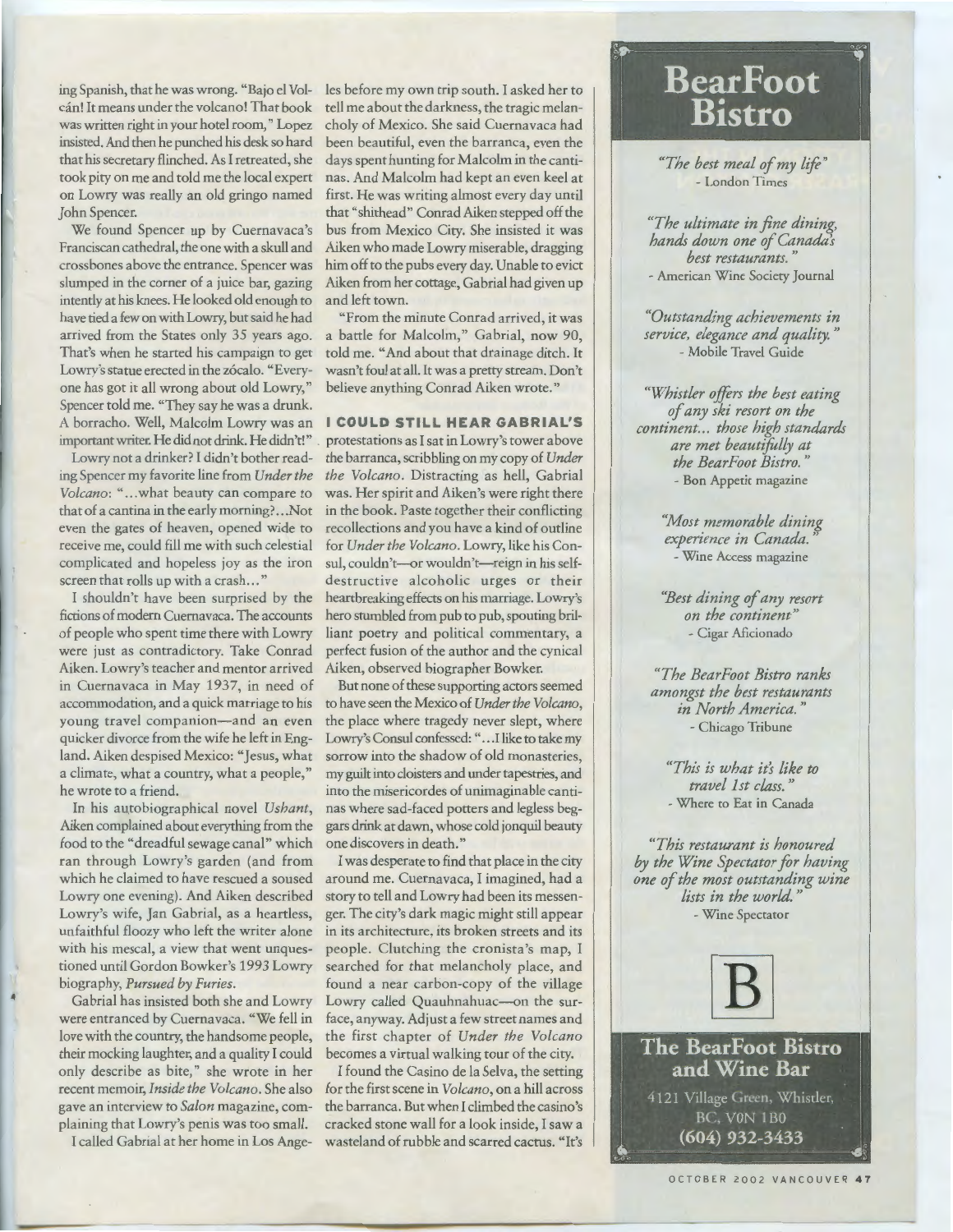## **VOLKSWAGEN'S**

### **October/02 One-Day Destination: LYITON IN THE FRASER CANYON**

The sheer rock walls of the Fraser Canyon spiral down to the blue-green water of British Columbia's longest river. Flowing through what is possibly the most geographically diverse region of the province, the Fraser River swirls through the High Country before converging with the Thompson River at Lytton, three hours northeast of Vancouver. A trip along Highway #1 by the steep-sided canyon offers some of the most breathtaking scenery in the province.

En route to Lytton, you'll cross the Fraser River via the Alexandra Bridge in the heart of the canyon. Here, trees give way to sagebrush, the countryside becomes dramatically barren and mountains meet the highway in what is known as the dry belt region of British Columbia. For one of the most thrilling views in the area, take the Hell's Gate Airtram down a 500-foot descent across the foaming torrent of the Hell's Gate Fishways. Hell's Gate is located between Yale and Boston Bar, a stretch of road partially hidden by seven highway tunnels. At Lytton, you can take a short trip on the Jellyroll, a reaction ferry that uses the power of the current to propel across the river. If you're up for a wilder ride, join a white water rafting expedition in the rafting capital of Canada.

From Vancouver, take the Trans -Canada Highway (# 1) east to Lytton. For a change of scenery on the way back (yes, it gets even more beautiful), travel further north to Lillooet and then south on Duffy Lake Road (Highway 99) through Pemberton and Whistler to Vancouver.

**Drivers wanted:** 

from the sidewalk. "All dead."

I looked for Lowry in Jardin Juarez, where shade trees quivered with shrieking birds. Brass bands still hooted from the garden's cast-iron bandstand, just like Lowry had described, but they now competed with drumming troupes decked out in the tie-dye shirts and Zapatista bandanas now favored by the children of Mexican bankers.

Cuernavaca has long been a retreat for the elite of Mexico City. But now that the capital is only an hour away by freeway, the hideaway is about as sleepy as Whistler Village. On the z6calo, that grand plaza where Lowry and his hero crept from bar to bar, hipsters now shake their booties to piped-in Alannah Miles and rev their BMWs in a Latin version of the Robson Street parade.

Where were the volcanoes? I climbed up through the bowels of the cathedral one afternoon, but Popocatépetl and Ixtaccíhuatl had already faded into the muddy horizon. In Cuernavaca the smog now rises with the sun, obscuring the mountains by midday.

The barranca is still there, a 50-metre-deep gash through the heart of the city. Slopes choked with fig trees and banana give way to shadowy crevasses where grey drain water tumbles through a labyrinth of boulders, shopping carts and toilet paper. But even the abyss is losing its metaphorical sting: one section of it has been cleaned up, and walkways installed, so sweethearts and seniors might stroll beneath the trailing vines. It was disappointingly pleasant.

Cuernavaca seemed familiar and yet sharply strange, not quite like it should have been at all. Not particularly profound. Or sad. This was a cheery, energetic place without time for tragedy. I was, of course, despondent. I resolved to find Lowry in the cantinas, which never failed to provide the writer with his conduit to hell. But all the cantinas on the zócalo were gone, replaced by spiffy restaurants and discos.

El Universal, the bar where Lowry came up with the final scenes of *Volcano* during an all-night bender, had been renamed La Universal-feminized and converted into a cafeteria, where American expatriates now talked software over breakfast. "Stay out of the real cantinas," advised one elderly American I met at La Universal. "Those boys are uneducated, unscrupulous and desperate. They'll roll you." Then he told me how to find El Danubio, one of the last cantinas left in the old town.

An hour later I was pushing through a shuttered doorway into a Lowryan hallucination. El Danubio was filthy and packed with sad-

all closed," said a woman who watched me eyed cowboys, greasers in Mike Tyson Tshirts and businessmen nursing Coronas. A wrinkled mariachi wandered the tables with a guitar, his crooning barely audible above the rhythmic yelps of techno-cumbia blasting from the juke box.

A waitress in pink short-shorts winked at me with her one good eye. I took the only seat left, under the Madonna poster-that's Madonna with the push-up bra, not Madonna and child-beside a man who had apparently just returned from the toilet. He had two fresh palm prints on his Tshirt. The man pulled his shirt down across his belly and introduced himself. Senor Felisiano-translated roughly: Mr. Happygrabbed the waitress by the thigh and pulled her to the table.

"You like this chica?" Felisiano bellowed. "You can have her right now. Upstairs." And then he said some very dirty things about the one-eyed waitress. She slugged him but then she looked at me with an affirmative nod and a silver-toothed smile.

"Buy me a drink," she said.

"I am looking for a writer," I told her in halting Spanish. "A famous drunk."

"Well, they all come here eventually. The borrachos, the doctors, the lawyers, the mechanics, the truck drivers, the altar boys."

Soon there were six of us around the table. It took me four cubanos-beer with lime juice and lots of salt-to get my courage up. "I want you to hear something. Something about the bars of Cuernavaca," I told them. I pulled out a photocopy of a letter Lowry had sent to Aiken-a poem he had written as he sat all alone at another long-gone Cuernavaca cantina.

"Come on guys, shut up," I said. Then I translated for them: "Where are your friends you fool you have but one/And that a friend who also makes you sick/But much less sick than they: & this I know/Since I am the last drunkard," I paused for effect:

"And I drink alone."

My eyes got all teary at the profound tragedy of it all, and the artfulness of my performance, and the discovery of the dark, sad anarchy of El Danubio, and these, my desperate friends, who must surely have understood the pain of the great drunkard. I looked up from my paper and my companions were howling with laughter. Felisiano put a greasy hand on my shoulder.

**J** 

"I don't know what you are looking for, my friend. But here we are the happiest people in Cuernavaca. We pass these dulce moments together, then we go back to work. Now why don't you buy the girl a drink?"

Of course he was right. The cantina was in